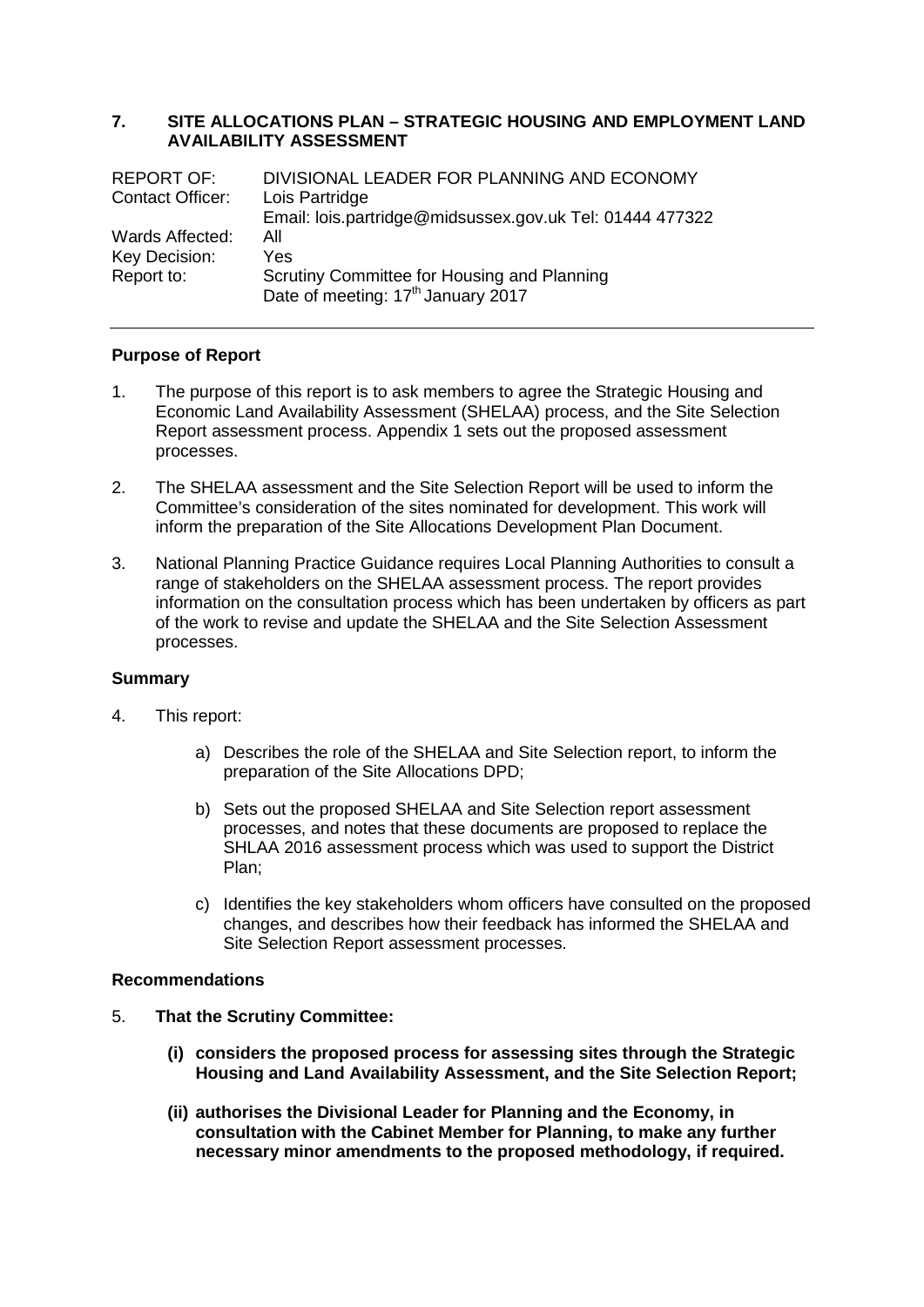### **Background**

- 6. At an earlier hearing of the District Plan, the Council committed to preparing and adopting a Site Allocations DPD in 2020. The Committee will be aware that the Council has not received the Inspector's report on the District Plan, and that a further hearing into the District Plan Examination will take place on  $5<sup>th</sup>$  February 2018, to discuss the proposed allocation at Hassocks. However, it is important to continue work on and to maintain momentum in preparing the Site Allocations DPD, to ensure that the Council can meet its commitment.
- 7. Scrutiny Committee considered a report on the early stages of the preparation of the Site Allocations DPD on 14<sup>th</sup> November 2017. The Committee commented that it should be the Scrutiny Committee which oversees the preparation of the Site Allocations Plan, rather than the Site Allocation DPD Members' Working Group and third parties. Officers have consulted developers and the Working Group on the draft SHELAA and Site Selection Report assessment process. This report sets out the responses from the Consultation, and will enable the Committee to have final oversight of these documents.
- 8. The National Planning Policy Framework requires all local authorities to prepare a Strategic Housing Land Availability Assessment (SHLAA), to establish realistic assumptions about the availability, suitability and the likely economic viability of land to meet the identified need for housing over the Plan period, and requires that reviews of land available for economic development should be undertaken at the same time.
- 9. National Planning Practice Guidance (NPPG) states that the assessment forms a key component of the evidence base to underpin policies in development plans for housing and economic development, including supporting the delivery of land to meet identified need for these uses. NPPG notes that the SHLAA assessment does not in itself determine whether a site should be allocated for development. It is for the development plan to determine which of the sites are the most suitable to meet housing and employment need.
- 10. MSDC prepared a SHLAA in 2016 to identify sites suitable for housing, to inform the preparation of the District Plan. The assessment process on which the SHLAA was based was prepared in February 2015. Officers have now started to prepare the Site Allocations Plan; this process provides an opportunity to review the SHLAA Assessment process.

#### **The role of the SHELAA and the Site Selection Report**

- 11. The SHELAA is a document which lists all of the sites which have been promoted to the Council for consideration for development by landowners through the Call for Sites. The list also includes sites which were in the 2016 SHLAA, which continue to be promoted for development.
- 12. The SHELAA is a 'policy off' document, which provides a factual list of the sites nominated for development, and which identifies those sites which should not be considered further because of absolute constraints to development on those sites.
- 13. The SHELAA report comprises a map of each of the sites, and some brief text which provides a brief analysis of the suitability, availability and achievability of each site. The SHELAA also includes a list and map of each site which has been rejected from further consideration because of absolute constraints to development of the site.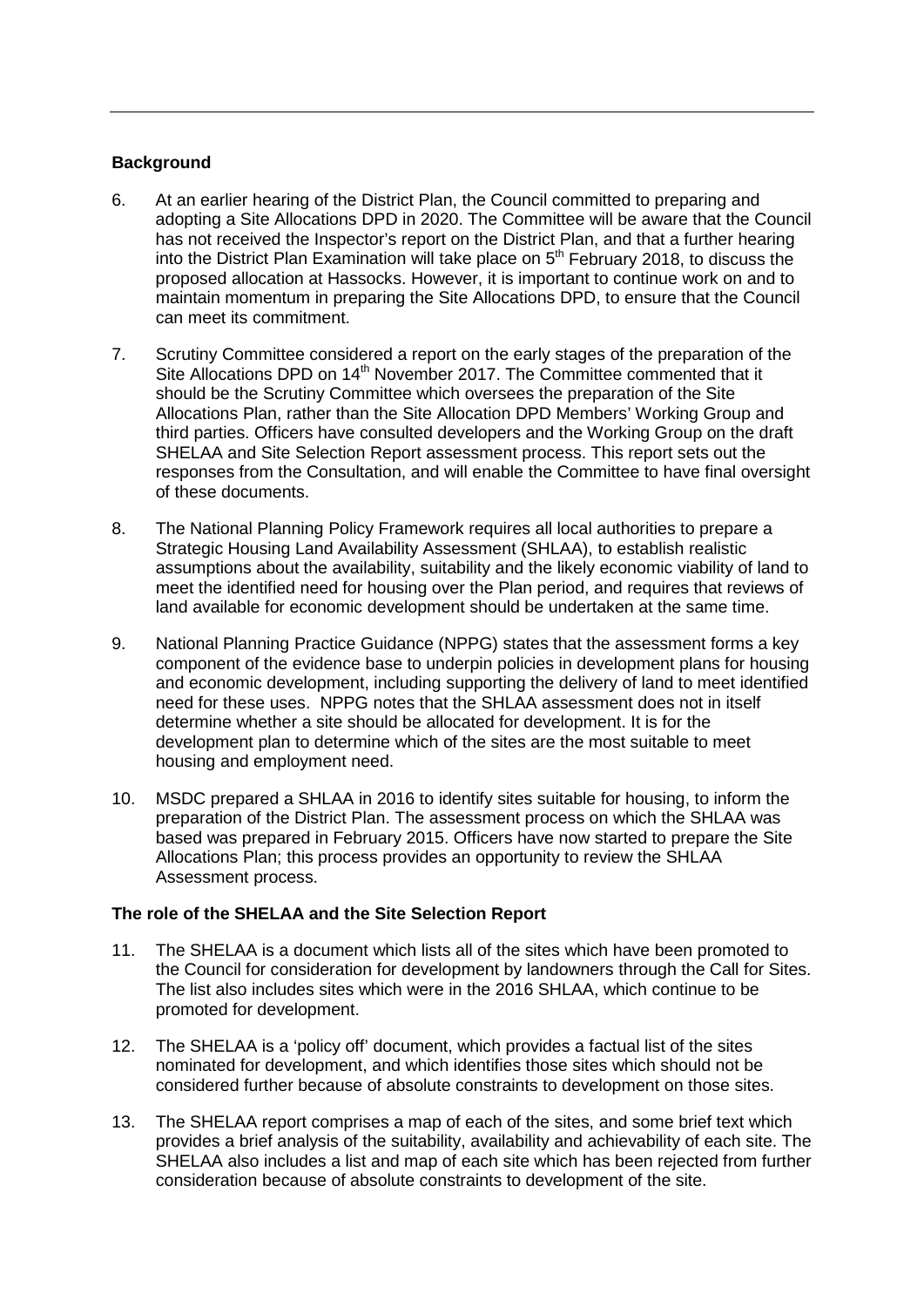- 14. The Site Selection report process comprises three stages. It assesses the extent to which development of each site would comply with the policies of the adopted Local Plan, the Neighbourhood Plan (where relevant) and the emerging District Plan. It provides a more detailed assessment of the opportunities and constraints associated with each site. Thirdly, it provides for more detailed evidence testing, and early engagement with landowners and statutory consultees.
- 15. The two documents provide information on all the sites which have potential for development, and an assessment of their suitability for development. The palette of sites set out in these documents will inform the strategy options in the Site Allocations Plan.
- 16. The key differences between the SHLAA 2015 methodology and the proposed assessment processes are:
	- The two stage assessment process of SHELAA and Site Selection Report now provides a clear distinction between the 'policy off' assessment in the SHELAA, and the assessment in the Site Selection paper which considers the policy context of proposed development;
	- In the revised SHELAA, only sites where development would be precluded by absolute constraints are removed from the assessment process. Previously, some sites were excluded from further assessment due to their location being wholly outside and unrelated to existing settlement built up area boundaries.
	- The Site Selection report makes provision for a full consideration of both opportunities and constraints, and allows for engagement with landowners so that constraints can be discussed and possible mitigation measures can be discussed.

#### **Consultation Arrangements and Next Steps**

- 17. The NPPG requires that when the SHELAA assessment process is reviewed, Local Planning Authorities should work with neighbouring Local Planning Authorities in the housing market area and the functional economic market area. The NPPG also notes that, from the earliest stages of plan preparation, developers, land promoters, parish and town councils preparing Neighbourhood Plans and others should be involved.
- 18. Officers have therefore consulted the following groups on the SHELAA methodology:
	- (a) A Developer Liaison Group meeting was held on  $28<sup>th</sup>$  November 2017. There were 18 attendees, representing landowners, development companies, land promoters and registered housing providers.
	- (b) MSDC Officers met planning policy officers from Crawley Borough Council, a neighbouring authority in the housing market area. Horsham District Council was unable to attend, and was consulted by email. Authorities in the functional economic market area including Brighton and Hove Council, Adur and Worthing Council and Eastbourne and Lewes Council also attended a meeting to discuss the SHELAA assessment process.;
	- (c) A briefing for Town and Parish Councillors was held on  $7<sup>th</sup>$  December 2017. Twelve parishes and town councils were represented at the briefing.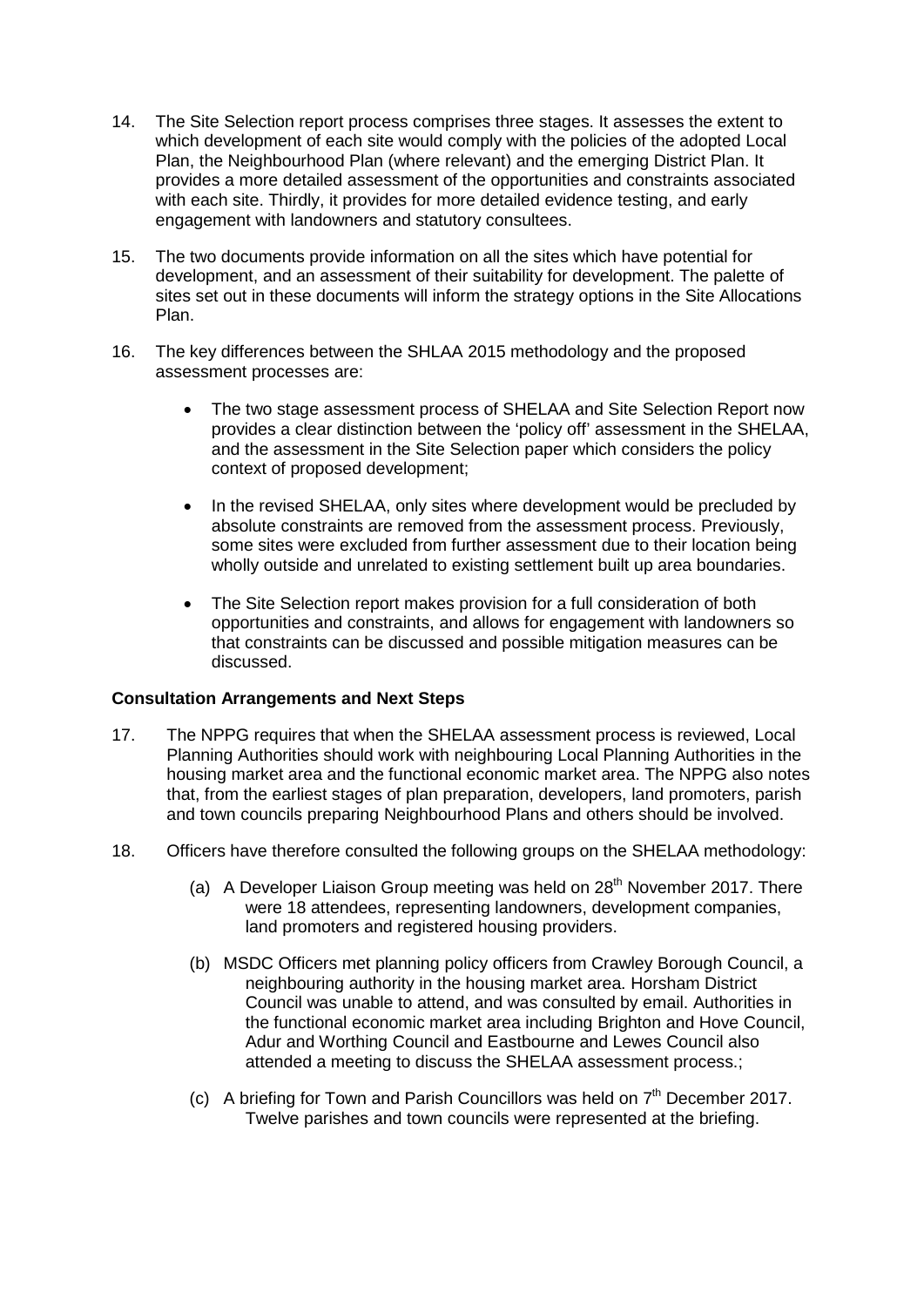- 19. All consultees were given the draft SHELAA and Site Selection Report methodology to review, and were asked to submit comments to MSDC by a given date. Consultees were advised that if no response was submitted, it would be taken that they had no objections to the proposed methodology.
- 20. Feedback was received from a number of respondents. Appendix 2 sets out the comments which were received, and identifies where these have resulted in changes to the SHELAA and Site Selection Report assessment presented to Members.
- 21. It is anticipated that the SHELAA will be completed in Spring 2018, and the Site Selection Report in Summer 2018. This work, and other documents, will be submitted to Committee at appropriate times, to afford Committee regular oversight of the preparation of the Site Allocations DPD.

#### **Financial Implications**

22. Consideration of the issues raised in this report at this stage will inform the preparation of the Site Allocations Plan. The Site Allocations Plan will allocate further sites for housing and employment, ensuring economic development in the District, and providing the Council with a robust five year housing land supply.

#### **Risk Management Implications**

23. The SHELAA and Site Selection Paper form an integral part of the preparation of the Site Allocations DPD. If these documents are not prepared in a timely manner, the preparation of the Site Allocations DPD could be delayed. The Site Allocations DPD will identify housing sites which will enable the Council to demonstrate a five year housing land supply; without this document in place, the Council will be vulnerable to speculative planning applications.

#### **Other Material Implications**

24. There are no other material implications.

**Appendix 1:** SHELAA and Site Selection assessment processes.

**Appendix 2:** Table of responses to consultation on SHELAA and Site Selection assessment processes.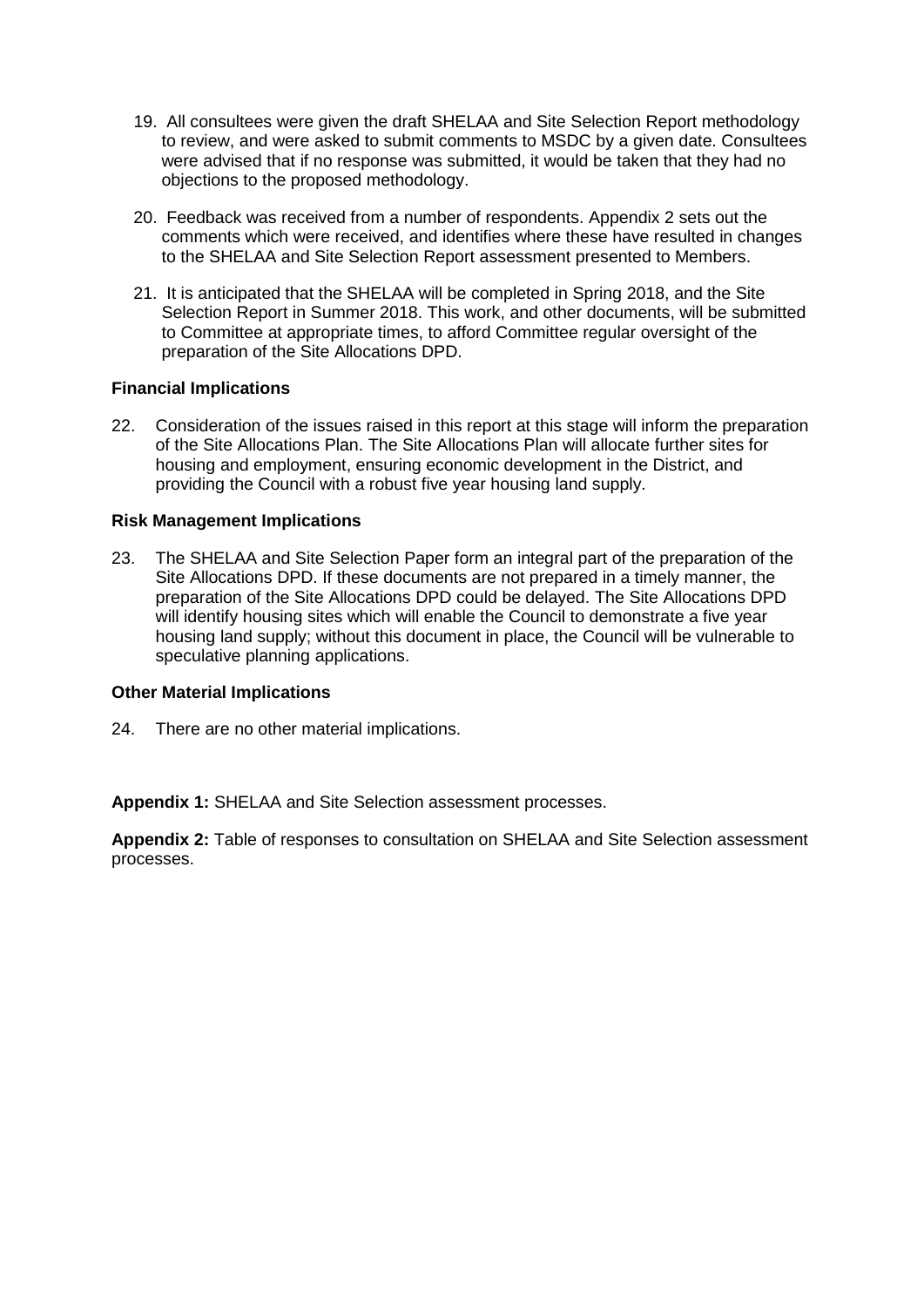| Site Survey stage |                                                   |                                                                                                                                                                                                                                                                                        |  |                                                                   |  |  |
|-------------------|---------------------------------------------------|----------------------------------------------------------------------------------------------------------------------------------------------------------------------------------------------------------------------------------------------------------------------------------------|--|-------------------------------------------------------------------|--|--|
|                   | Task                                              | Comment                                                                                                                                                                                                                                                                                |  | Output                                                            |  |  |
| <b>Stage</b>      | Undertake call for<br>sites                       | Ended 30 <sup>th</sup> October 2017                                                                                                                                                                                                                                                    |  |                                                                   |  |  |
|                   | Review existing sites<br>in SHLAA                 | In particular sites which can<br>accommodate 5 or more<br>residential units, or<br>employment sites which are<br>0.25 hectares or larger, or<br>could accommodate<br>500sqm of employment<br>floorspace.                                                                               |  |                                                                   |  |  |
|                   | Review other<br>sources of site data              | Review of planning history,<br>previous SHLAA<br>submissions, or pre-<br>application discussions.                                                                                                                                                                                      |  |                                                                   |  |  |
|                   | Update database to<br>include new sites           | Undertake site visits                                                                                                                                                                                                                                                                  |  |                                                                   |  |  |
|                   | Review sites and<br>broad areas not<br>promoted   | NPPG requires LPA 'to<br>actively identify sites<br>through the desktop review<br>and not simply rely on sites<br>that have been informed<br>about'. The Council will also<br>consider whether any broad<br>areas which have not been<br>nominated for development<br>may be suitable. |  |                                                                   |  |  |
|                   |                                                   |                                                                                                                                                                                                                                                                                        |  | Long list of sites $-$ to be taken for<br>further consideration   |  |  |
|                   |                                                   |                                                                                                                                                                                                                                                                                        |  | Additional list which identifies sites<br>too small for inclusion |  |  |
|                   | <b>Site Assessment</b>                            |                                                                                                                                                                                                                                                                                        |  |                                                                   |  |  |
| Stage             | <b>Review BUA</b>                                 | Decisions to make on some sites,                                                                                                                                                                                                                                                       |  |                                                                   |  |  |
| 2                 | boundaries                                        | may show additional sites                                                                                                                                                                                                                                                              |  |                                                                   |  |  |
|                   | Assess against<br>absolute constraints            | For housing and employment,<br>sites wholly within SAC, SSSI, or<br>a Scheduled monument. For<br>housing sites, wholly within flood<br>Zone 3b (the functional flood<br>plain).                                                                                                        |  | A short further list of rejected<br>sites.                        |  |  |
|                   | Estimate density/site<br>capacity                 | Using thresholds in Density topic<br>paper and most up to date<br>information on densities. Based<br>on initial desk based study of<br>developable area. Estimate of<br>employment capacity.                                                                                           |  |                                                                   |  |  |
|                   | Assess suitability<br>based on key<br>constraints | Consideration of types of<br>development, guided by the<br>development plan and market and<br>industry requirements in the                                                                                                                                                             |  |                                                                   |  |  |

## **Appendix 1 - Strategic Housing and Economic Land Availability Assessment Phase I - SHELAA**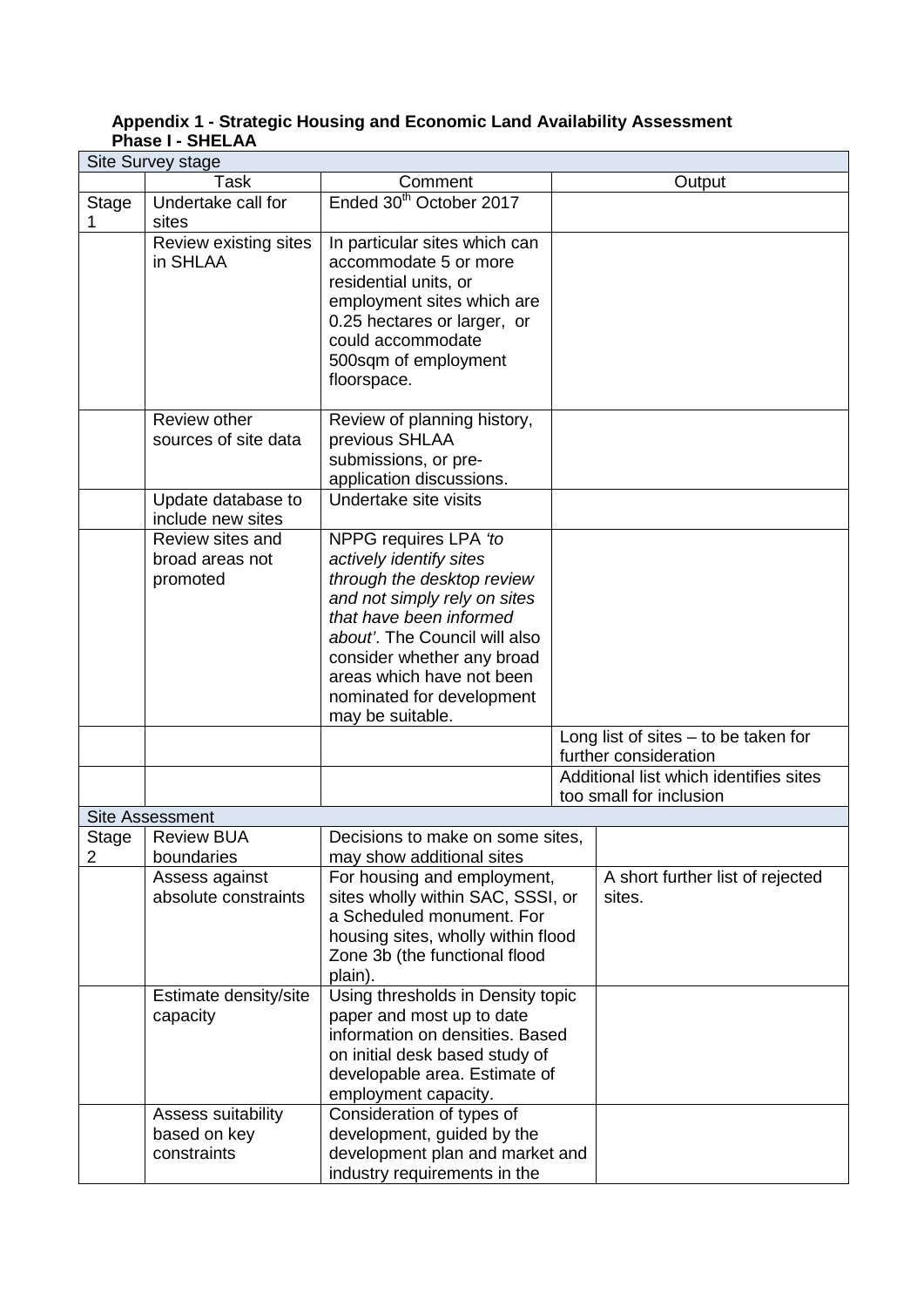|                                                    | housing market or functional<br>economic area. Also<br>consideration of physical<br>limitations, potential impacts on<br>landscape, nature and heritage<br>conservation, likely market<br>attractiveness and<br>environmental/amenity impacts.                   |                                                                           |
|----------------------------------------------------|------------------------------------------------------------------------------------------------------------------------------------------------------------------------------------------------------------------------------------------------------------------|---------------------------------------------------------------------------|
| Assess availability<br>based on key<br>constraints | Evidence of promotion. Issues of<br>multiple ownership, ransom strips<br>or operational requirements of<br>landowners.                                                                                                                                           |                                                                           |
| Assess achievability                               | Council's initial desk top high<br>level viability assessment, taking<br>into account constraints.<br>Requires a density assumption,<br>based on the assessment set out<br>above. The viability information<br>will inform development potential<br>of the site. |                                                                           |
| Timescale                                          | Delivery (when site can come<br>forward)                                                                                                                                                                                                                         |                                                                           |
| Maps of sites                                      | Both included and rejected                                                                                                                                                                                                                                       | Maps                                                                      |
|                                                    |                                                                                                                                                                                                                                                                  | Production of SHELAA -<br>includes a pro-forma for each<br>site assessed. |

# **Phase II - Site Selection Report**

| Confirming the Spatial Strategy |                                                                                                                                                 |                                                                                                                                                                                                                   |        |  |
|---------------------------------|-------------------------------------------------------------------------------------------------------------------------------------------------|-------------------------------------------------------------------------------------------------------------------------------------------------------------------------------------------------------------------|--------|--|
|                                 | <b>Review District Plan</b><br>strategy, Neighbourhood<br>Plan policies.                                                                        | <b>Settlement Hierarchy</b><br>Settlement patterns<br>Residual number                                                                                                                                             |        |  |
|                                 | For sites on the boundary<br>of the District, a desk top<br>study of relevant policies<br>in neighbouring<br>authorities will be<br>undertaken. |                                                                                                                                                                                                                   |        |  |
|                                 | Detailed assessment of Constraints and Opportunities                                                                                            |                                                                                                                                                                                                                   |        |  |
|                                 | Task                                                                                                                                            | Comment                                                                                                                                                                                                           | Output |  |
|                                 | Further desk-top<br>assessment of site<br>opportunities and<br>constraints, and mitigation<br>measures.                                         | Flooding<br>Landscape<br>Heritage<br><b>Biodiversity</b><br>Employment<br>Accessibility<br>Transport<br>Pollution/contamination<br>Relationship to built up<br>area/adjacent settlements<br>Impact on coalescence |        |  |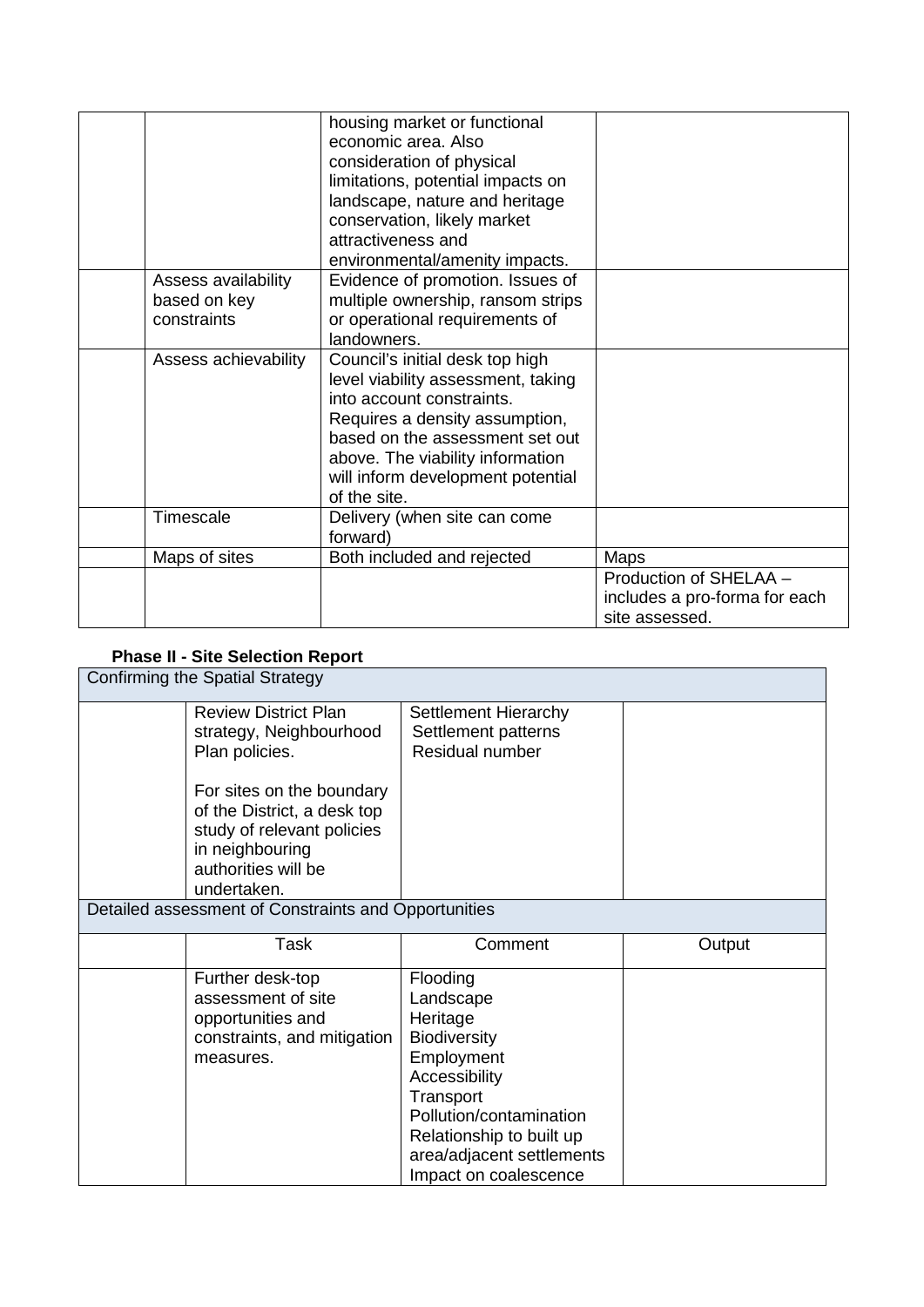|                                                                                                                                                                | Capacity to provide<br>infrastructure<br><b>AONB</b>                                                                                                                     |                                                                                                                                            |
|----------------------------------------------------------------------------------------------------------------------------------------------------------------|--------------------------------------------------------------------------------------------------------------------------------------------------------------------------|--------------------------------------------------------------------------------------------------------------------------------------------|
|                                                                                                                                                                |                                                                                                                                                                          | SHELAA proformas with<br>commentary                                                                                                        |
| Detailed evidence testing, informal consultation of shortlisted sites                                                                                          |                                                                                                                                                                          |                                                                                                                                            |
| Early Engagement with<br><b>Stakeholders</b><br>(to identify potential<br>opportunities and<br>constraints)                                                    | <b>Statutory consultees</b><br><b>WSCC</b><br><b>Public Transport</b><br><b>NHS</b><br>Police<br><b>Utility and Service</b><br>providers<br><b>Other MSDC consultees</b> | May identify a further<br>constraint/ opportunity<br>on site.                                                                              |
| <b>Sustainability Appraisal</b><br><b>HRA</b><br><b>Transport Study</b><br><b>Landscape Capacity</b><br>Availability<br>Achievability/viability<br><b>SFRA</b> | To inform site selection                                                                                                                                                 | May identify a further<br>constraint/ opportunity<br>on site.                                                                              |
|                                                                                                                                                                |                                                                                                                                                                          | Site selection document<br>will identify palette of<br>potential sites for<br>inclusion in the Issues<br>and Options consultation<br>paper |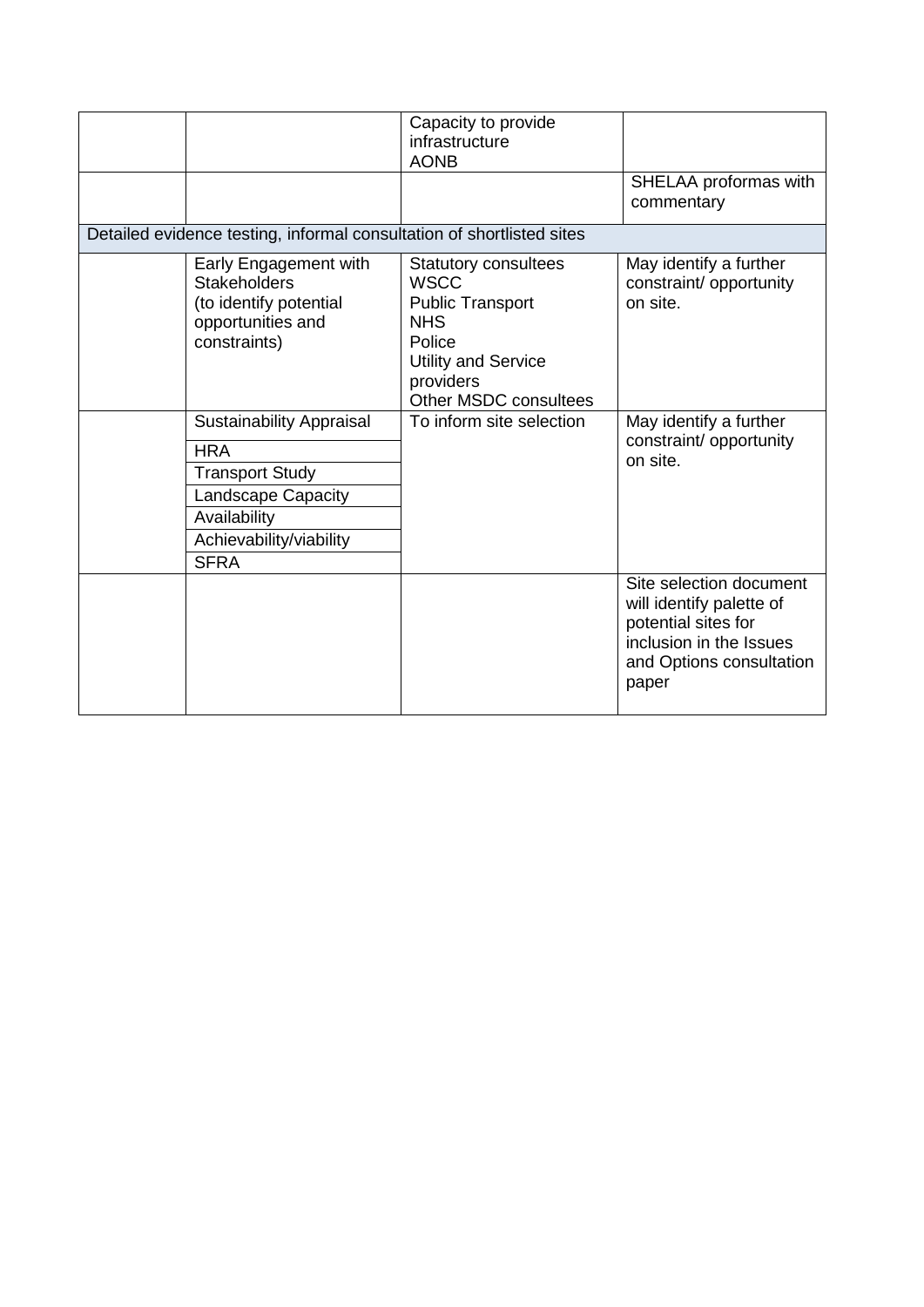## **Appendix 2 – Table of Responses to Consultation on SHELAA and Site Selection Report Assessment.**

| <b>Respondent</b>                     | <b>Comment</b>                                                                                                                                                              | <b>MSDC Response</b>                                                                                                                                                                                                      |
|---------------------------------------|-----------------------------------------------------------------------------------------------------------------------------------------------------------------------------|---------------------------------------------------------------------------------------------------------------------------------------------------------------------------------------------------------------------------|
| <b>East Grinstead Town</b><br>Council | The test of availability in Stage<br>2 of the SHELAA should refer<br>to District Plan and<br>Neighbourhood Plan policies,<br>not just to District Plan<br>policies.         | Disagree: the SHELAA<br>provides a 'policy off'<br>assessment; availability is<br>tested against evidence of<br>promotion, issues of multiple<br>ownership, ransom strips or<br>operational requirements of<br>landowners |
|                                       | Site Selection Report – Spatial<br>Strategy - sites should be<br>considered against District<br>and Neighbourhood Plans,<br>noting supporting text.                         | Disagree: the suitability of<br>sites is determined against<br>planning policies. Inclusion<br>of supporting text may lead<br>to potential for conflicting<br>guidance.                                                   |
|                                       | Site Selection report - Setting<br>the Strategy - Constraint<br>limitations should be<br>considered here.                                                                   | Disagree: This section refers<br>to policy considerations -<br>Constraints and<br>Opportunities are<br>considered separately in the<br>Detailed Assessment of<br>Constraints and<br>Opportunities.                        |
|                                       | Under Detailed Assessment of<br>Constraints and Opportunities,<br>the task should include an<br>evaluation of the District Plan<br>and Neighbourhood Plan<br>evidence base. | Disagree: the assessment<br>will refer to adopted policies<br>of the Development Plan<br>which have been tested<br>through an independent<br>Examination.                                                                 |
|                                       | In the same section, for sites<br>positioned close to the MSDC<br>border, a desk top study of<br>neighbouring planning<br>authorities' conditions should<br>be considered.  | Agree: a desk top study will<br>be undertaken for these<br>sites.                                                                                                                                                         |
|                                       | Known site infrastructure and<br>funding of infrastructure<br>should also be taken account<br>of.                                                                           | Agreed; this is covered by<br>the change of wording which<br>takes account of site<br>opportunities and<br>constraints.                                                                                                   |
|                                       | Tourism should be included in<br>the constraints and<br>opportunities assessment.                                                                                           | Disagree.                                                                                                                                                                                                                 |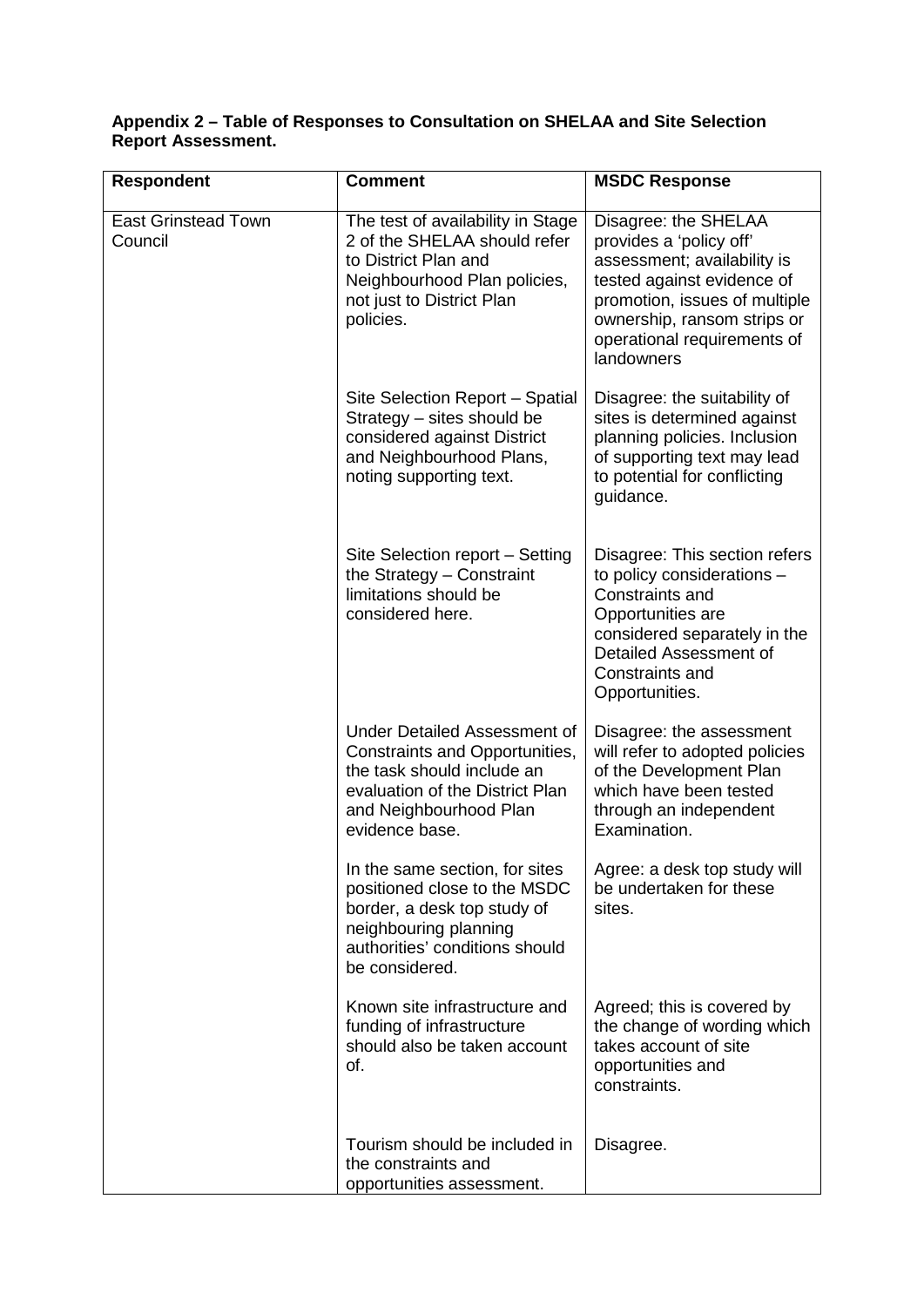| Albourne Parish Council          | How will sites which have<br>been refused on appeal be<br>assessed through the<br>SHELAA?                                                                             | Sites which have previously<br>been refused on appeal will<br>be reviewed to understand<br>whether the reasons for<br>refusal still apply, or whether<br>the policy context has<br>changed since then. It is not<br>considered necessary to<br>change the SHELAA<br>assessment process to<br>reflect this advice.                                                        |
|----------------------------------|-----------------------------------------------------------------------------------------------------------------------------------------------------------------------|--------------------------------------------------------------------------------------------------------------------------------------------------------------------------------------------------------------------------------------------------------------------------------------------------------------------------------------------------------------------------|
| <b>Adur and Worthing Council</b> | Only residential sites which lie<br>wholly within the functional<br>flood plan (Flood Zone 3b)<br>should be excluded from<br>further consideration.                   | Agreed:                                                                                                                                                                                                                                                                                                                                                                  |
|                                  | Employment sites in Flood<br>Zone 3 should be included in<br>the SHELAA, as such sites<br>are usually classed as 'less<br>vulnerable' to flood risk.                  | Agreed: The SHELAA<br>methodology has been<br>amended accordingly.<br>assessment.                                                                                                                                                                                                                                                                                        |
| <b>Brighton and Hove Council</b> | The Council should reconsider<br>the average density for built<br>up areas, especially in town<br>centres, where there is<br>potential for higher density<br>housing. | Agreed: the SHELAA Stage<br>2 text has been amended to<br>note that a review of<br>densities will reflect the most<br>up to date information.                                                                                                                                                                                                                            |
|                                  | Phase II of the Site Selection<br>process should look at<br>potential impacts pre-and post<br>- mitigation measures.                                                  | Agreed: the text has been<br>amended accordingly in the<br>Site Selection Report.                                                                                                                                                                                                                                                                                        |
| <b>Horsham District Council</b>  | Should the SHELAA refer to<br>exclusion of Ancient<br>Woodland, or sites within a<br>reasonable distance of it?                                                       | The NPPF notes that<br>planning permission should<br>be refused for developments<br>which result in the loss of<br>ancient woodland, unless<br>the need for, and benefits of<br>the development in that<br>location clearly outweigh the<br>loss. This is not an absolute<br>constraint, and this planning<br>balance will be applied in<br>the Site Selection document. |
|                                  | Will Local Nature Reserves be<br>automatically excluded-<br>although it is appreciated they<br>don't have as much protection<br>under the NPPF as SSSIs.              | Agreed; Local Nature<br>Reserves are not an<br>absolute constraint to<br>development and, as above,<br>would be considered later in<br>the Site Selection process.                                                                                                                                                                                                       |
|                                  | No reference has been given                                                                                                                                           | Agreed; the text of the                                                                                                                                                                                                                                                                                                                                                  |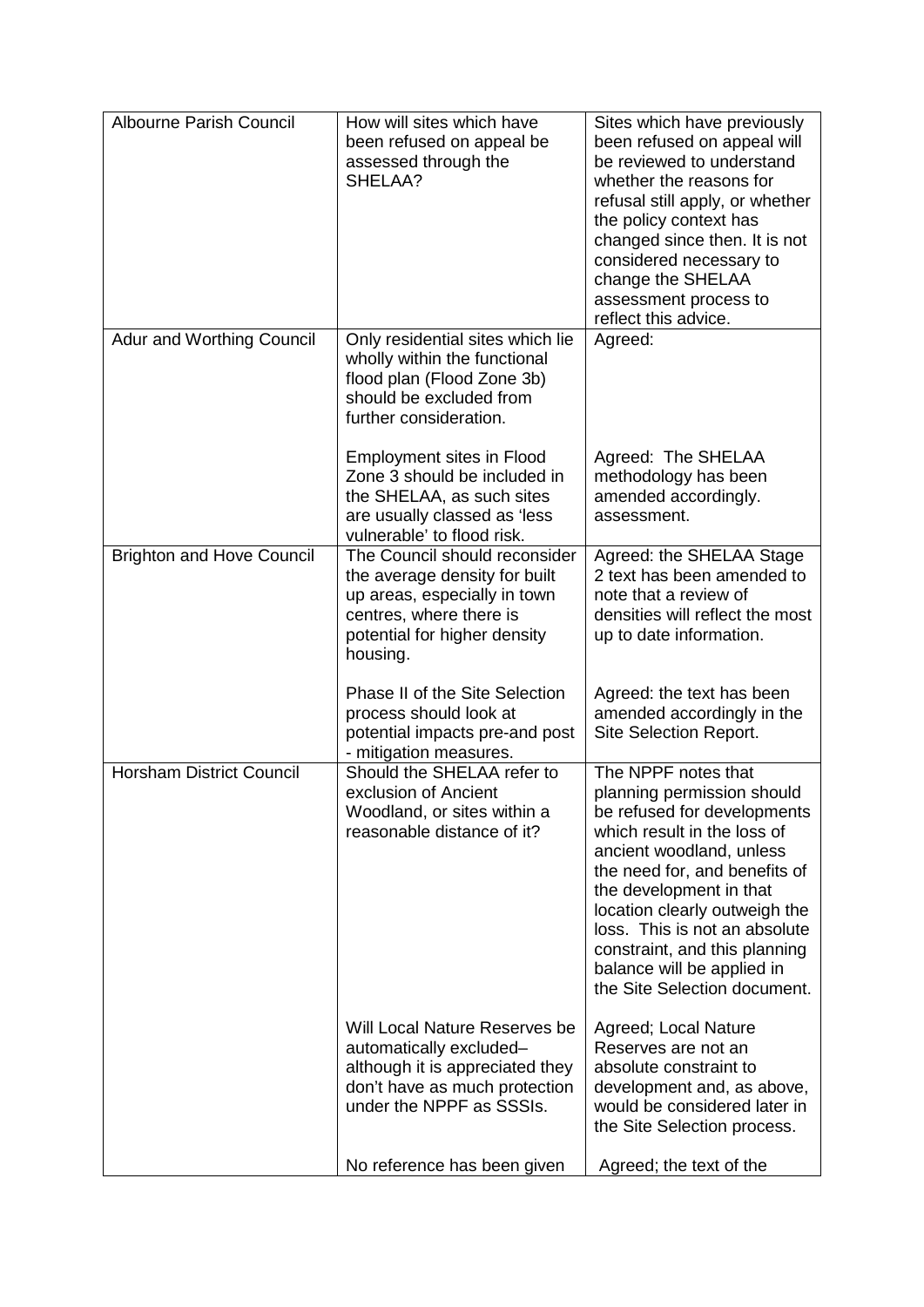|                     | to viability when assessing the<br>achievability of the sites- it is<br>mentioned under NPPG<br>"Stage 2: How should the<br>development potential be<br>calculated?"                                  | Stage 2 assessment<br>'Assess achievability' has<br>been amended accordingly.                                                                                                                                                                                    |
|---------------------|-------------------------------------------------------------------------------------------------------------------------------------------------------------------------------------------------------|------------------------------------------------------------------------------------------------------------------------------------------------------------------------------------------------------------------------------------------------------------------|
| Quod                | Where constraints to potential<br>development are identified,<br>consideration should be given<br>to whether these can be<br>overcome with mitigation<br>measures.                                    | Agreed - text amended<br>accordingly in Site Selection<br>paper.                                                                                                                                                                                                 |
|                     | The methodology should<br>recognise that some larger<br>sites/freestanding<br>developments will have the<br>ability to deliver<br>services/infrastructure on site.                                    | Agree: this issue is already<br>addressed in the Detailed<br><b>Assessment of Constraints</b><br>and Opportunities section of<br>the Site Selection Report -<br>'capacity to provide<br>infrastructure'.                                                         |
|                     | Site assessments should not<br>rely on conclusions previously<br>reached, but use all up to date<br>information.                                                                                      | Agreed; no change required<br>to SHELAA.                                                                                                                                                                                                                         |
|                     | The reference to 'relationship<br>to built up areas/adjacent<br>settlement' as a constraint<br>should be removed to ensure<br>that freestanding settlements<br>are given fair consideration.          | The Detailed Assessment of<br>Opportunities and<br>Constraints section has<br>been amended to clarify<br><b>Built Up Area boundaries</b><br>could be a constraint or an<br>opportunity.                                                                          |
| <b>Denton Homes</b> | Developers should be given<br>the opportunity to discuss any<br>key constraints identified in<br>Stage 2 of the SHELAA<br>process so that mitigation<br>measures can be identified if<br>appropriate. | Agreed; the language has<br>been changed in this section<br>to clarify what is meant by<br>constraints in the SHELAA<br>process, and in the Site<br>Selection report, we have<br>made clear measures to<br>review mitigation measures<br>to address constraints. |
|                     | Developers should be<br>consulted on the likely<br>deliverability of sites, so that<br>the Council has the most up to<br>date information.                                                            | The Site Selection Report<br>already makes clear that<br>developers will be<br>consulted. Where<br>information on sites is not up<br>to date, officers will make<br>every effort to contact<br>developers/agents for an<br>update on deliverability.             |